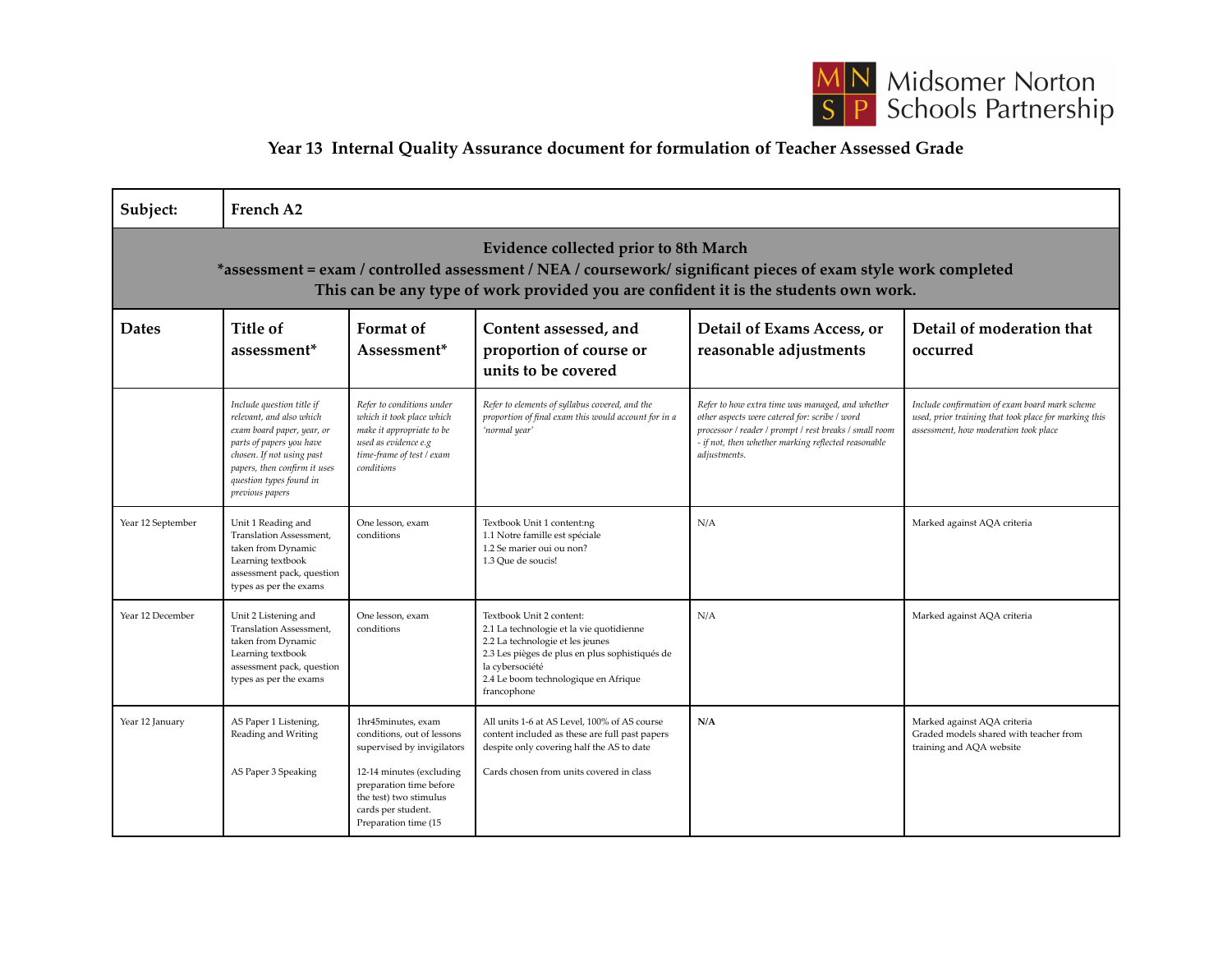

## **MN** Midsomer Norton<br>S P Schools Partnership

Marked against AQA criteria,

|                                                                                                                                                             |                                                                                                                                                                                                                            | mins) in exam conditions.<br>Assessments took place<br>over 2 lessons. Speaking<br>Assessments recorded.                                               |                                                                                                                                                                                                                    |                                                                                                                                                                                                                                    |                                                                                                                                                  |  |  |  |
|-------------------------------------------------------------------------------------------------------------------------------------------------------------|----------------------------------------------------------------------------------------------------------------------------------------------------------------------------------------------------------------------------|--------------------------------------------------------------------------------------------------------------------------------------------------------|--------------------------------------------------------------------------------------------------------------------------------------------------------------------------------------------------------------------|------------------------------------------------------------------------------------------------------------------------------------------------------------------------------------------------------------------------------------|--------------------------------------------------------------------------------------------------------------------------------------------------|--|--|--|
| Year 12 January                                                                                                                                             | Unit 4 Listening and<br>Translation Assessment,<br>taken from Dynamic<br>Learning textbook<br>assessment pack, question<br>types as per the exams                                                                          | One lesson, exam<br>conditions                                                                                                                         | Textbook Unit 4 content:<br>4.1 C'est quoi exactement le patrimoine<br>4.2 Le patrimoine - un atout pour le tourisme?<br>4.3 Architecture et gastronomie<br>4.4 Peut-on créer du patrimoine moderne?               | N/A                                                                                                                                                                                                                                | Marked against AQA criteria                                                                                                                      |  |  |  |
| Year 12 February                                                                                                                                            | Unit 5 Listening and<br>Translation Assessment,<br>taken from Dynamic<br>Learning textbook<br>assessment pack, question<br>types as per the exams                                                                          | One lesson, exam<br>conditions                                                                                                                         | Textbook Unit 5 content:<br>5.1 Sauvez la musique francophone<br>5.2 Connaissez-vous la musique francaise<br>comtemporaine?<br>5.3 Vous écoutez de la musique francophone?<br>5.4 La musique francophone africaine | N/A                                                                                                                                                                                                                                | Marked against AQA criteria                                                                                                                      |  |  |  |
| Year 13 November                                                                                                                                            | UNit /11 End of unit test.<br>taken from Dynamic<br>Learning textbook<br>assessment pack, question<br>types as per the exams                                                                                               | One lesson, exam<br>conditions                                                                                                                         | Text Book unit 11 Content:<br>11.1 Le syndicalisme en action<br>11.2 Grèves et manifestation<br>11.3 Les Grèves - Réaction de la presse                                                                            |                                                                                                                                                                                                                                    | Marked against AQA criteria                                                                                                                      |  |  |  |
| Year 13 December                                                                                                                                            | A2 Paper 1 Listening,<br>Reading and Writing                                                                                                                                                                               | 2hr30minutes, exam<br>conditions, out of lessons<br>supervised by invigilators                                                                         | All units 1-12, 4 themes, 100% of A2 course<br>content included as these are full past papers<br>despite only covering half the A2 to date                                                                         | N/A                                                                                                                                                                                                                                | Marked against AQA criteria<br>Moderation of summary questions with other<br>Spanish teachers in the department                                  |  |  |  |
| <b>Evidence collected after 8th March</b><br>*assessment = exam / controlled assessment / NEA / coursework/ significant pieces of exam style work completed |                                                                                                                                                                                                                            |                                                                                                                                                        |                                                                                                                                                                                                                    |                                                                                                                                                                                                                                    |                                                                                                                                                  |  |  |  |
| <b>Dates</b>                                                                                                                                                | Title of<br>assessment*                                                                                                                                                                                                    | Format of<br>Assessment*                                                                                                                               | Content assessed, and<br>proportion of course                                                                                                                                                                      | Detail of Exams Access, or<br>reasonable adjustments                                                                                                                                                                               | Detail of moderation that<br>occurred                                                                                                            |  |  |  |
|                                                                                                                                                             | Include question title if<br>relevant, and also which<br>exam board paper, year, or<br>parts of papers you have<br>chosen. If not using past<br>papers, then confirm it uses<br>question types found in<br>previous papers | Refer to conditions under<br>which it took place which<br>make it appropriate to be<br>used as evidence e.g<br>time-frame of test / exam<br>conditions | Refer to elements of syllabus covered, and the<br>proportion of final exam this would account for in a<br>'normal year'                                                                                            | Refer to how extra time was managed, and whether<br>other aspects were catered for: scribe / word<br>processor / reader / prompt / rest breaks / small room<br>- if not, then whether marking reflected reasonable<br>adjustments. | Include confirmation of exam board mark scheme<br>used, prior training that took place for marking this<br>assessment, how moderation took place |  |  |  |

100% of course content included

 $N/A$ 

Tuesday 30 March

And Thursday 1 April

A2 Paper 1 Listening,

paper

Reading and Writing, full

Paper split over two

double lessons. section A handed out in the second